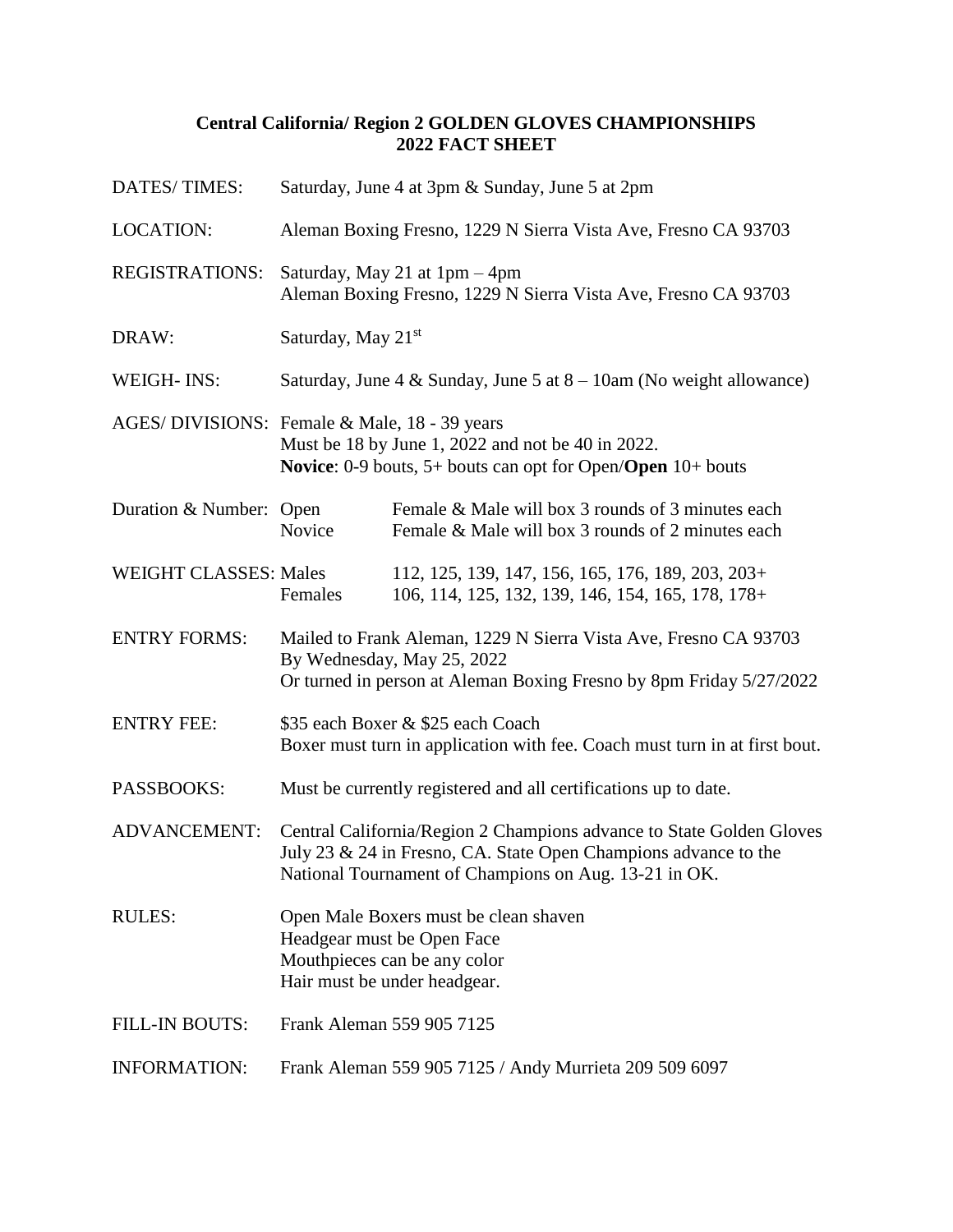## **CALIFORNIA GOLDEN GLOVES 2022 CALIFORNIA GOLDEN GLOVES CENTRAL CALIFONIA/REGION 2 QUALIFIER** June 4-5, 2022 Aleman Boxing Fresno, CA

ALL BOXERS MUST BE REGISTERED WITH FEES PAID BY 1pm Saturday, May 28, 2022

|                                         | OPEN NOVICE | MALE FEMALE |  |
|-----------------------------------------|-------------|-------------|--|
| OFFICIAL ENTRY FORM (PRINT CLEARLY)     |             |             |  |
|                                         |             |             |  |
|                                         |             |             |  |
|                                         |             |             |  |
| <b>BOXER</b>                            |             |             |  |
|                                         |             |             |  |
|                                         |             |             |  |
|                                         |             |             |  |
| $\text{COACH} \underline{\hspace{2cm}}$ |             |             |  |
|                                         |             | MEMBER NO   |  |

If you wear braces you must comply with Article 2, 102.6 (g) USA Boxing

AGE DETERMINATION DATE: June 1, 2022 CIRCLE APPROPRIATE DIVISION AND WEIGHT

Male Ages 18 - 39 112 - 125 - 139 - 147 - 156 - 165 - 176 - 189 - 203 - 203+

Female Ages 18 - 39 106 - 114 - 125 - 132 - 139 - 146 - 154 - 165 - 178 – 178+

**ALL OPEN BOXERS MUST BE US CITIZENS OR LEGAL RESIDENTS OPEN AND NOVICE BOXERS ADVANCE TO CALIFORNIA GOLDEN GLOVES STATE CHAMPIONSHIP** BOXERS WITH 5+ BOUTS IN PASSBOOK MAY CHOOSE TO ENTER THE OPEN DIVISION A NON-REFUNDABLE ENTRY FEE MUST ACCOMPANY EACH REGISTRATION FORM.